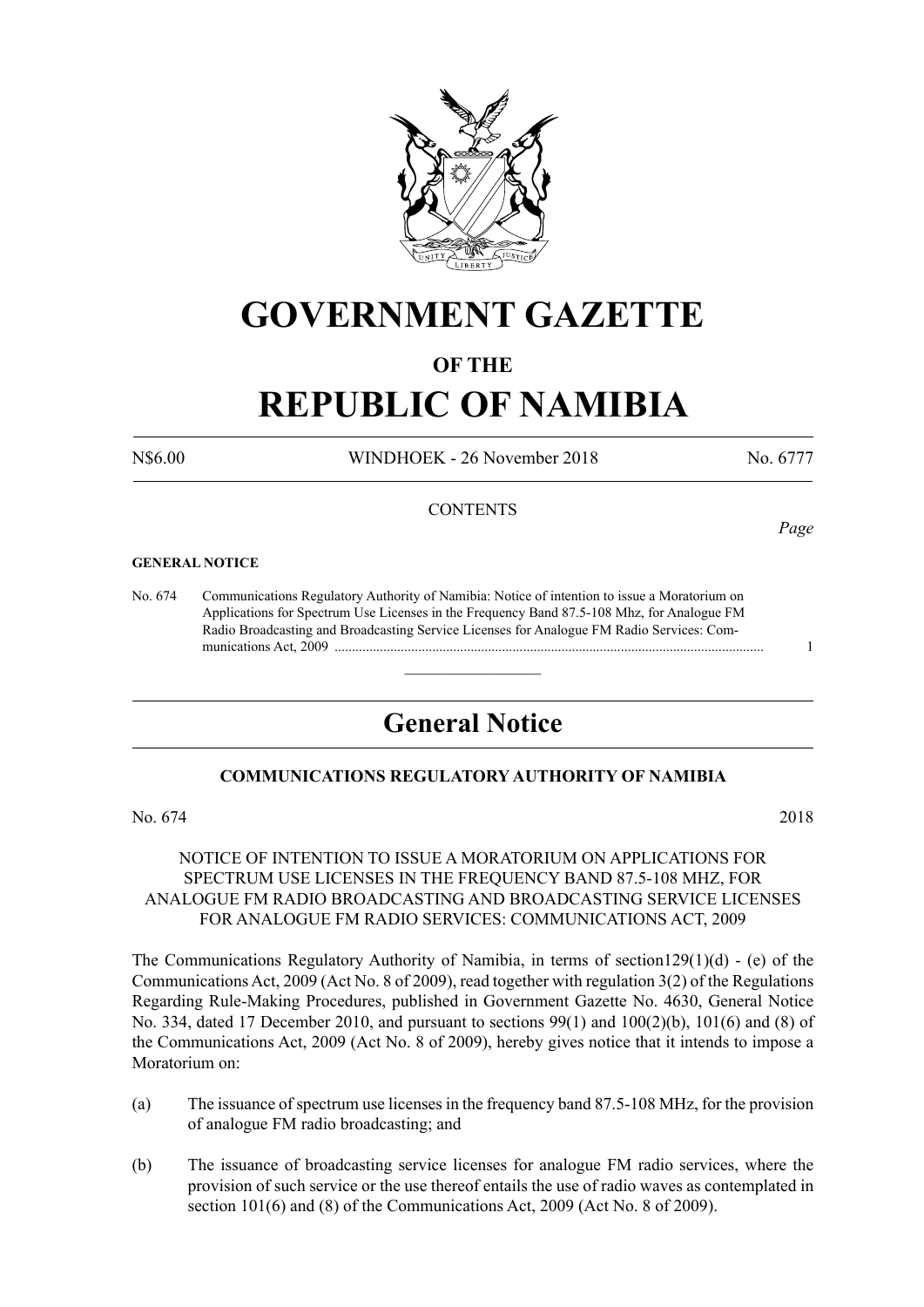#### **1. Background**

As set out in the Frequency Band Plan of Namibia, the frequency band 87.5-108 MHz is allocated to analogue FM radio broadcasting. This is the only spectrum band that may be utilised for analogue FM radio broadcasting. The increase in the number of broadcasting service licensees has resulted in the scarcity of analogue FM spectrum in most geographical areas in Namibia, especially in urban areas.

In order to ensure that the radio frequency spectrum is utilized and managed in an orderly, efficient and effective manner as contemplated in section 99 of the Act, the Authority intends to conduct a review of the frequency channeling plan for analogue FM radio broadcasting. The review will require a detailed spectrum analysis, coverage prediction, cross border coordination and analysis of various transmitter power outputs to ensure maximum use of the available radio frequency spectrum available.

#### **2. Reasons and extent of Moratorium**

In order to conduct the review of the frequency channeling plan, it is necessary to ensure a static database of assigned spectrum to allow for an analysis of available spectrum, consider possible changes in frequency assignments and carry out coverage predictions, and conduct an assessment in respect of power outputs and other technical requirements. It will not be possible to complete the review of the spectrum database while concurrently awarding new spectrum licenses to broadcasting service licensees.

Section 101 of the Communications Act, 2009 (Act No. 8 of 2009) sets out the following entwined relationship between a broadcasting service license and spectrum use license:

- (c) any person applying for a license to provide broadcasting services must also apply for such spectrum license as is necessary to render the service concerned;
- (d) a spectrum use license is required in addition to any broadcasting service license where the provision of the broadcasting service entails the transmission of signals by radio waves.
- (e) The Authority must consider any spectrum use license application together with an application for a broadcasting service license.

Therefore, the imposition of a Moratorium on applications for spectrum use licenses will be extended to applications for broadcasting service licenses, if the applicant intends to use radio waves to provide broadcasting services.

#### **3. Details of the Moratorium**

- 3.1 The Authority intends to impose the Moratorium for a period of fifteen (15) months from date of publication in the Gazette. The following are the reasons for the proposed fifteen (15) months:
	- (i) The review of the channelling plan will commence from the date that the final notice of the moratorium is published in the Gazette and will be completed by 31 March 2019;
	- (ii) After completion of the review, the amended channelling plan will be published for comments in the Gazette to allow the public an opportunity to comment on the outcome of the process. It is envisaged that this rulemaking process will be completed in six (6) months; and